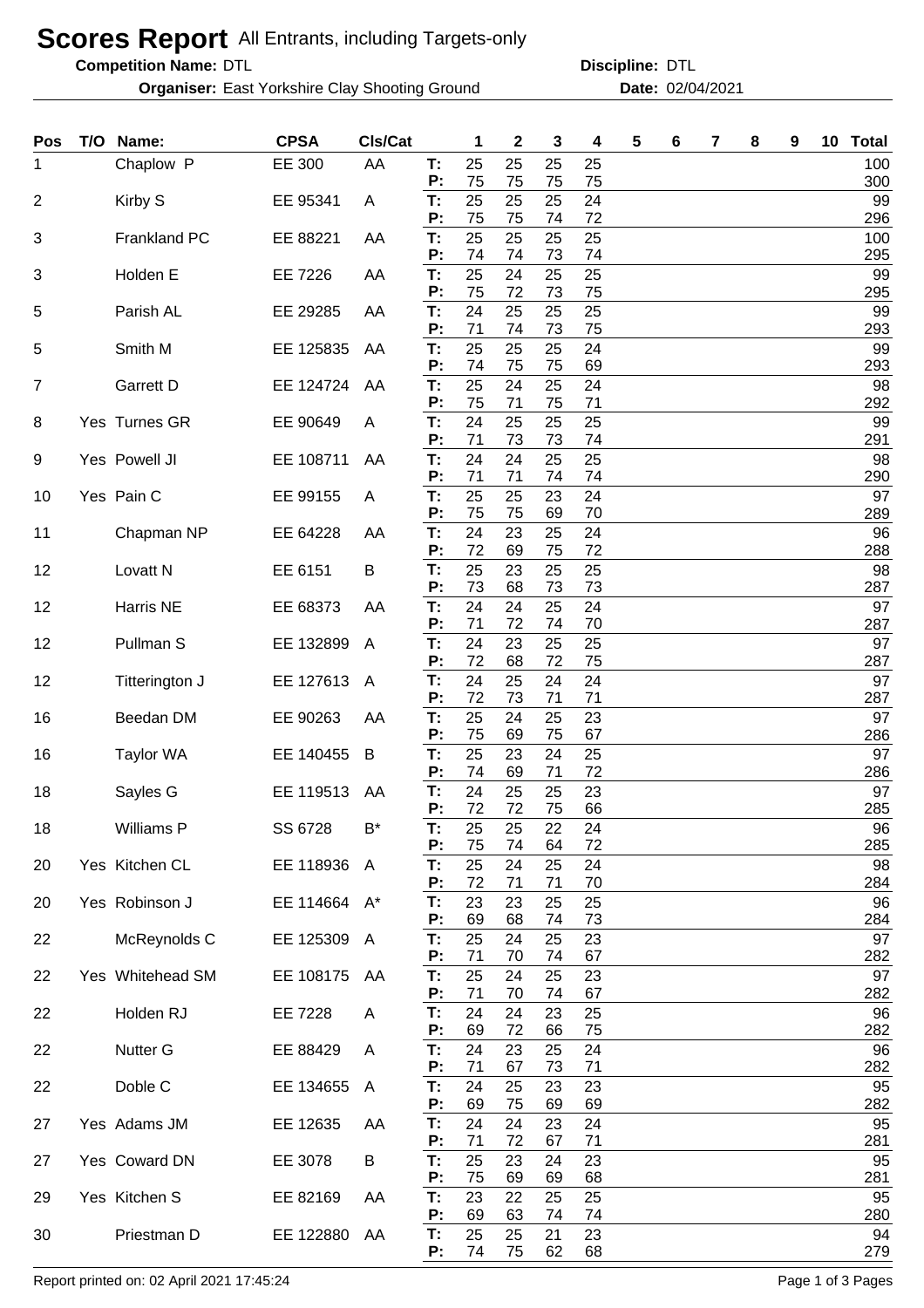## **Scores Report** All Entrants, including Targets-only

**Competition Name:**

**Organiser:** East Yorkshire Clay Shooting Ground **Date:** 02/04/2021

DTL DTL **Discipline:**

| Pos | T/O Name:         | <b>CPSA</b>  | Cls/Cat        |          | 1        | $\mathbf 2$ | 3        | 4        | 5 | 6 | 7 | 8 | 9 | 10 | <b>Total</b> |
|-----|-------------------|--------------|----------------|----------|----------|-------------|----------|----------|---|---|---|---|---|----|--------------|
| 31  | Yes Roper I       | SS 6606      | $B^*$          | T:<br>P: | 24<br>71 | 24<br>70    | 22<br>65 | 24<br>72 |   |   |   |   |   |    | 94<br>278    |
| 32  | Beedan M          | EE 90262     | AA             | T:       | 23       | 22          | 25       | 24       |   |   |   |   |   |    | 94           |
|     |                   |              |                | P:       | 68       | 65          | 73       | 69       |   |   |   |   |   |    | 275          |
| 32  | Yes Sherlock T    | EE 15314     | B              | T:<br>P: | 24<br>72 | 22<br>61    | 25<br>73 | 23<br>69 |   |   |   |   |   |    | 94<br>275    |
| 34  | O'Donnell D       | EE 116985    | B              | T:       | 23       | 24          | 24       | 24       |   |   |   |   |   |    | 95           |
| 35  | Toombs JR         | EE 141521    | B              | P:<br>T: | 65<br>22 | 68<br>24    | 68<br>23 | 72<br>22 |   |   |   |   |   |    | 273<br>91    |
|     |                   |              |                | P:       | 64       | 72          | 68       | 65       |   |   |   |   |   |    | 269          |
| 36  | Yes Robinson DC   | EE 80808     | В              | T:<br>Ρ: | 22<br>66 | 22<br>65    | 21<br>62 | 24<br>70 |   |   |   |   |   |    | 89<br>263    |
| 37  | Singleton R       | EE 104392    | $\overline{A}$ | Т:       | 22       | 22          | 24       | 22       |   |   |   |   |   |    | 90           |
| 37  | Yes Jenkinson W   | EE 111573    | C              | P:<br>T: | 64<br>23 | 62<br>20    | 71<br>22 | 64<br>24 |   |   |   |   |   |    | 261<br>89    |
|     |                   |              |                | Ρ:       | 68       | 58          | 65       | 70       |   |   |   |   |   |    | 261          |
| 39  | Yes Powell L      | EE 111815    | A              | T:<br>Р: | 21<br>59 | 22<br>65    | 23<br>65 | 24<br>67 |   |   |   |   |   |    | 90<br>256    |
| 40  | Wright R          | EE 114659    | B              | T:       | 23       | 23          | 22       | 21       |   |   |   |   |   |    | 89           |
| 41  | Yes Gallagher AT  | EE 112841    | C              | P:<br>T: | 66<br>24 | 64<br>19    | 62<br>19 | 60<br>22 |   |   |   |   |   |    | 252<br>84    |
|     |                   |              |                | Ρ.       | 67       | 56          | 53       | 61       |   |   |   |   |   |    | 237          |
| 42  | <b>Taplin CB</b>  | EE 137290    | B              | T:<br>Ρ: | 22<br>60 | 21<br>54    | 23<br>65 | 19<br>53 |   |   |   |   |   |    | 85<br>232    |
| 43  | Relph P           | EE 105605    | A              | T:       | 25       | 25          | 25       | 25       |   |   |   |   |   |    | 100          |
| 44  | Whitehead D       | EE 128142    | AA             | P:<br>T: | 75<br>25 | 71<br>23    | 75<br>25 | 74<br>25 |   |   |   |   |   |    | 295<br>98    |
|     |                   |              |                | Ρ:       | 74       | 69          | 75       | 74       |   |   |   |   |   |    | 292          |
| 45  | Yes Morris CAJ    | EE 103791    | A              | T:<br>Ρ: | 23<br>66 | 24<br>71    | 25<br>75 | 25<br>75 |   |   |   |   |   |    | 97<br>287    |
| 45  | Yes Constanti P   | EE 139606    | B              | T:       | 22       | 25          | 25       | 23       |   |   |   |   |   |    | 95           |
| 47  | Hitchmough J      | EE 105606    | C              | Ρ:<br>T: | 64<br>24 | 75<br>25    | 73<br>22 | 66<br>24 |   |   |   |   |   |    | 278<br>95    |
|     |                   |              |                | Ρ:       | 70       | 74          | 65       | 72       |   |   |   |   |   |    | 281          |
| 47  | Whitehead B       | EE 130305    | A              | T:<br>P: | 23<br>68 | 24<br>71    | 24<br>70 | 24<br>69 |   |   |   |   |   |    | 95<br>278    |
| 47  | Warburton M       | EE 137316 B  |                | Т:       | 24       | 24          | 24       | 24       |   |   |   |   |   |    | 96           |
| 50  | Yes Berry JR      | EE 130998    | C              | P:<br>T: | 71<br>19 | 69<br>20    | 69<br>17 | 68<br>16 |   |   |   |   |   |    | 277<br>72    |
|     |                   |              |                | Ρ:       | 55       | 58          | 50       | 45       |   |   |   |   |   |    | 208          |
| 51  | Yes Gray RM       | EE 13723     | A              | T:<br>P: | 21<br>63 | 25<br>75    | 23<br>68 | 24<br>71 |   |   |   |   |   |    | 93<br>277    |
| 52  | Johnson PW        | EE 129744 AA |                | T:       | 24       | 22          | 23       | 25       |   |   |   |   |   |    | 94           |
| 53  | Whitehead C       | EE 130306    | C              | P:<br>T: | 69<br>25 | 66<br>23    | 67<br>21 | 74<br>21 |   |   |   |   |   |    | 276<br>90    |
|     |                   |              |                | P:       | 73       | 66          | 62       | 62       |   |   |   |   |   |    | 263          |
| 54  | Yes Constanti G   | EE 72364     | A              | T:<br>Ρ: | 22<br>60 | 24<br>71    | 23<br>68 | 22<br>65 |   |   |   |   |   |    | 91<br>264    |
| 55  | Booth N           | EE 135057    | B              | T:       | 20       | 22          | 25       | 23       |   |   |   |   |   |    | 90           |
| 56  | Warburton T       | EE 138420    | A              | Р:<br>T: | 57<br>21 | 64<br>22    | 75<br>25 | 68<br>25 |   |   |   |   |   |    | 264<br>93    |
|     |                   |              |                | P:       | 59       | 64          | 72       | 71       |   |   |   |   |   |    | 266          |
| 57  | Yes Allen MJ      | EE 86486     | B              | T:<br>P: | 23<br>67 | 19<br>56    | 23<br>68 | 24<br>70 |   |   |   |   |   |    | 89<br>261    |
| 57  | Yes Whitehead E   | EE 140816    | C              | T:       | 21       | 23          | 24       | 22       |   |   |   |   |   |    | 90           |
| 59  | Brown R           | EE 113900    | AA             | Ρ.<br>Т: | 59<br>24 | 63<br>25    | 69<br>25 | 66<br>25 |   |   |   |   |   |    | 257<br>99    |
|     |                   |              |                | P:       | 70       | 75          | 74       | 75       |   |   |   |   |   |    | 294          |
| 59  | <b>Bushell CM</b> | EE 37684     | AA             | T:<br>P: | 25<br>74 | 25<br>73    | 24<br>72 | 24<br>70 |   |   |   |   |   |    | 98<br>289    |

Report printed on: 02 April 2021 17:45:24 Page 2 of 3 Pages